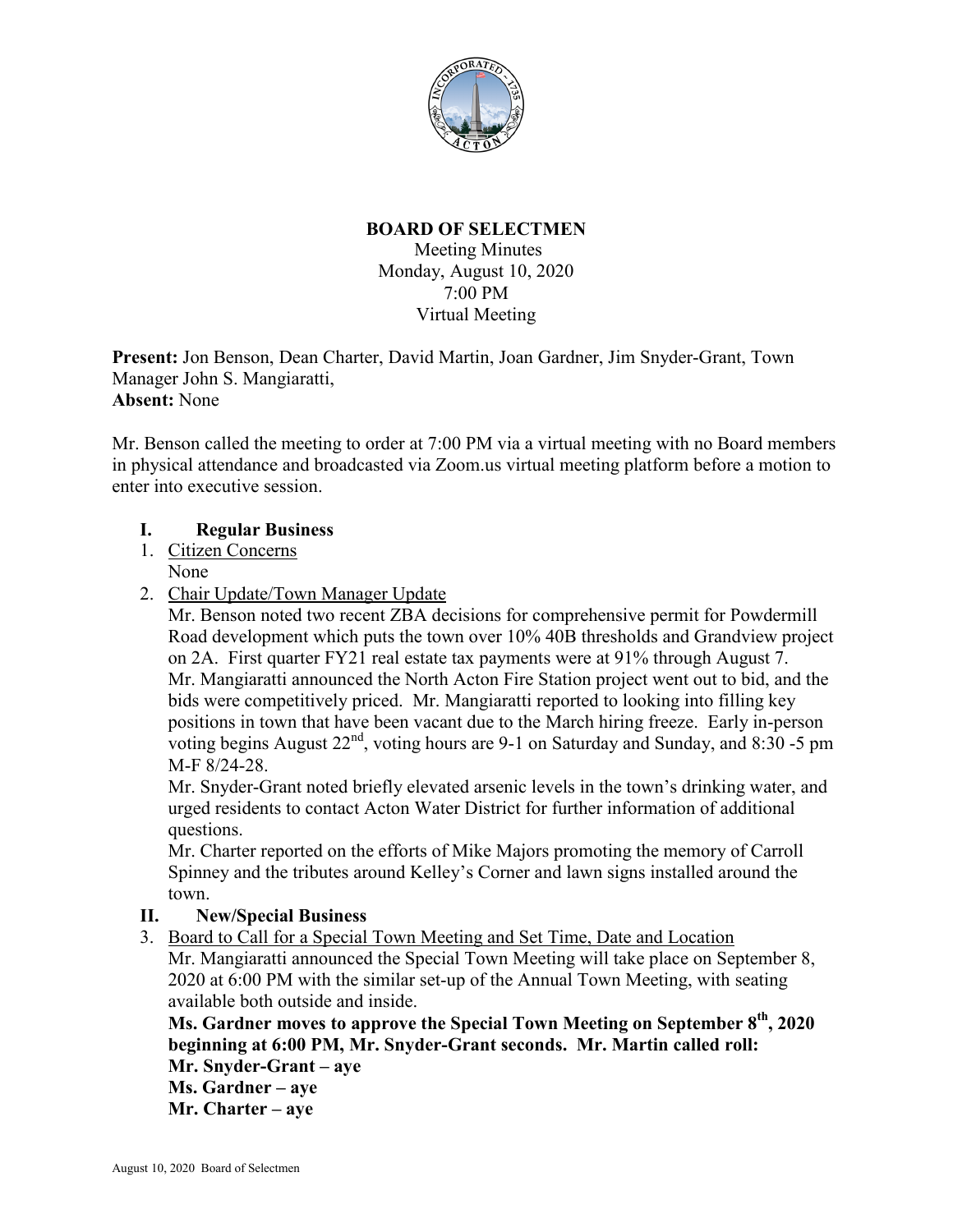

**Mr. Benson – aye Mr. Martin – aye The Board voted 5-0, the motion carries.**

4. Review Draft Articles for Special Town Meeting

There are 4 discussion articles, land acquisition on Piper Road the P+S for Piper Road was signed last week, amend town charter – title of Chief Executive, authorize payment in lieu of taxes – Acton Water District, and fund small business grant from free cash. Mr. Mangiaratti discussed the PILOT Agreement with the Acton Water District article and would require a presentation from a Board member. Mr. Benson discussed the small business grant program; the state would not allow the town to use the CARES Act money for small business grants. Mr. Benson stated the amount would be 175-176K available for approximately 44 businesses that qualify for the grant. Mr. Benson noted that not all members of the Board and Finance Committee would support the warrant article. **Ms. Gardner moves to have the article on the warrant, Mr. Charter seconds. Mr. Martin called roll; Mr. Snyder-Grant – aye Ms. Gardner – aye Mr. Charter – aye Mr. Benson – aye Mr. Martin – nay The Board voted 4-1. The motion carries.** Consent Articles 5-8 were agreed to be placed on the warrant.

- 5. Discussion of Town Funding of Small Business Grant Program This topic was discussed during the review draft articles for special town meeting.
- 6. Establish the Open and Close of the Warrant for Non-Town Articles **Ms. Gardner moves to close the Town Meeting Warrant for non-town articles on Friday, August 14 at 12:00, Mr. Martin seconds. Mr. Martin called roll; Mr. Snyder-Grant – aye Ms. Gardner – aye Mr. Charter – aye Mr. Benson – aye Mr. Martin – aye The Board voted 5-0, the motion carries**
- 7. Board to Discuss 46 High Street Tree Removal

Due to objections to the proposed shade tree removals, and questions about the notification of the hearing held with the Planning Board and Tree Warden hearing on July 21, the Board will hold a new hearing/discussion on August 24<sup>th</sup> at the Board's regular scheduled meeting. The requested tree removal is to facilitate an entry road to an approved housing subdivision. Residents with views for and against the tree removal are urged to attend the hearing remotely and offer their comments.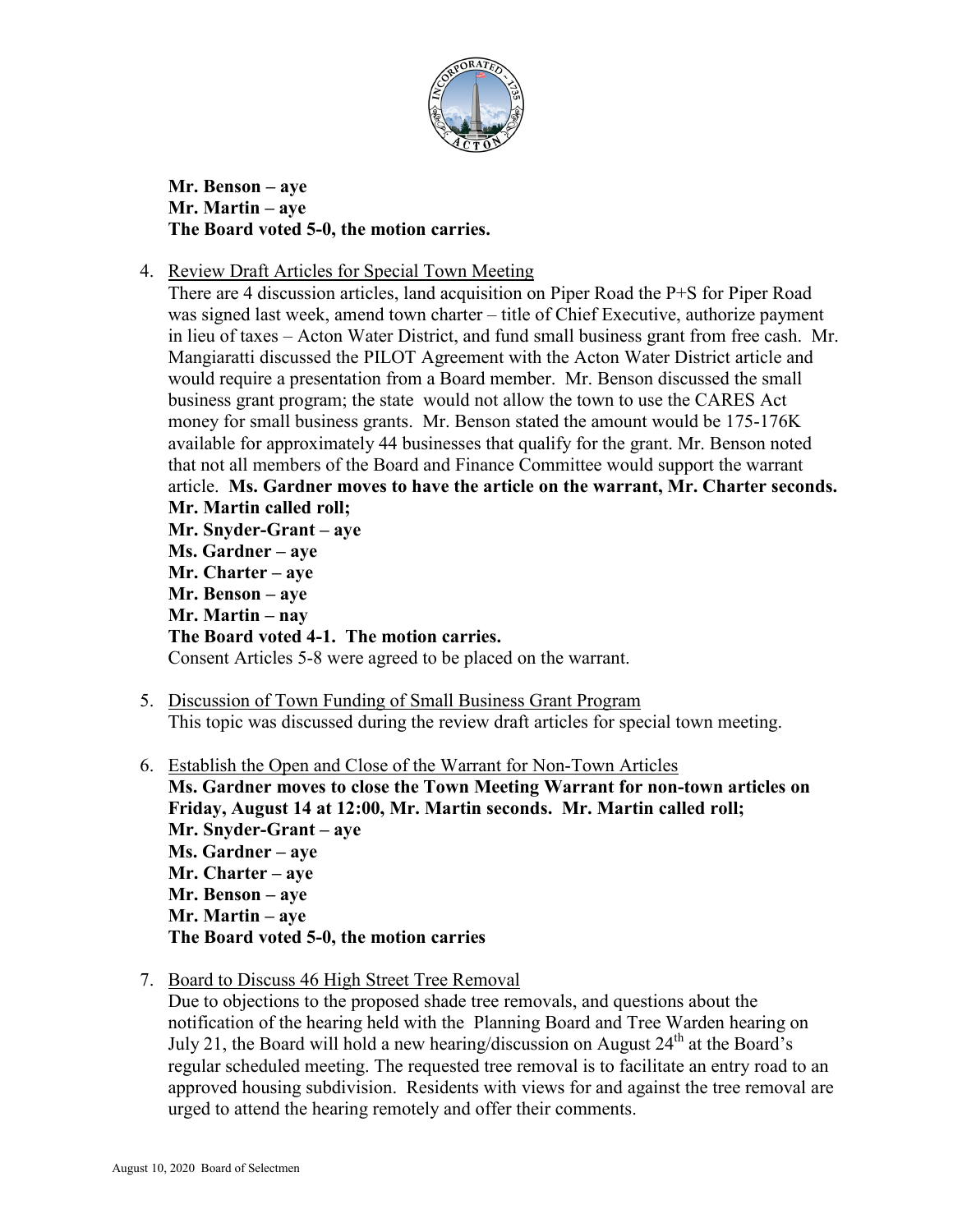

- 8. Discuss PILOT Agreement Related to Acton Water District Solar Projects Mr. Mangiaratti discussed the proposed PILOT agreement during the discussion on the review of draft articles for special town meeting agenda topic.
- 9. Discuss and Vote on Joint Support Letter for Residences at Kelley's Corner Mr. Benson updated the Board regarding the request from the developer Steve Joncas requesting a letter of support for the proposed project at 446 Mass Ave in conjunction with the Acton Community Housing Corporation for his filing for state funding. ACHC approved the draft letter.

**Ms. Gardner moves to authorize the Chair to sign a letter in support of the financial contributions towards the Residences at Kelley's Corner, Mr. Snyder-Grant seconds. Mr. Martin called roll:**

**Mr. Snyder-Grant – aye Ms. Gardner – aye Mr. Charter – aye Mr. Benson – aye Mr. Martin – aye The Board voted 5-0, the motion carries**

- 10. Discuss and Vote on the Acton-Boxborough United Way Chalk the Walk Community Event Request for Use of Town Sidewalks Mr. Mangiaratti presented the request from ABUW for permission to occupy the town right of way on the sidewalks in West Acton. Representing ABUW is Karen Collins, requesting 200 spaces running from Arlington Street to the Junior High with chalk. **Ms. Gardner moves to approve the use of town sidewalks, Mr. Charter seconds. Mr. Martin called roll; Mr. Snyder-Grant – aye Ms. Gardner – aye Mr. Charter – aye Mr. Benson – aye Mr. Martin – aye The Board voted 5-0, the motion carries**
- 11. Request to Raise Flag to Commemorate India's Independence Day, August 15, 2020 Mr. Benson explained the ceremony that is requested to raise the Indian Flag to commemorate the 74<sup>th</sup> anniversary of India's Independence. Mr. Charter commented regarding the logistics and recommends in front of Town Hall to allow the run the national flag of a country in place of the Commonwealth flag at equal height, and proposed to only allow current national flags of sovereign nations once per year of each country as requested.

**Mr. Charter moves the Board of Selectmen approve a policy that would allow the display of the current flag of a sovereign nation in place of the Commonwealth of Massachusetts flag in front of Town Hall with the following conditions:**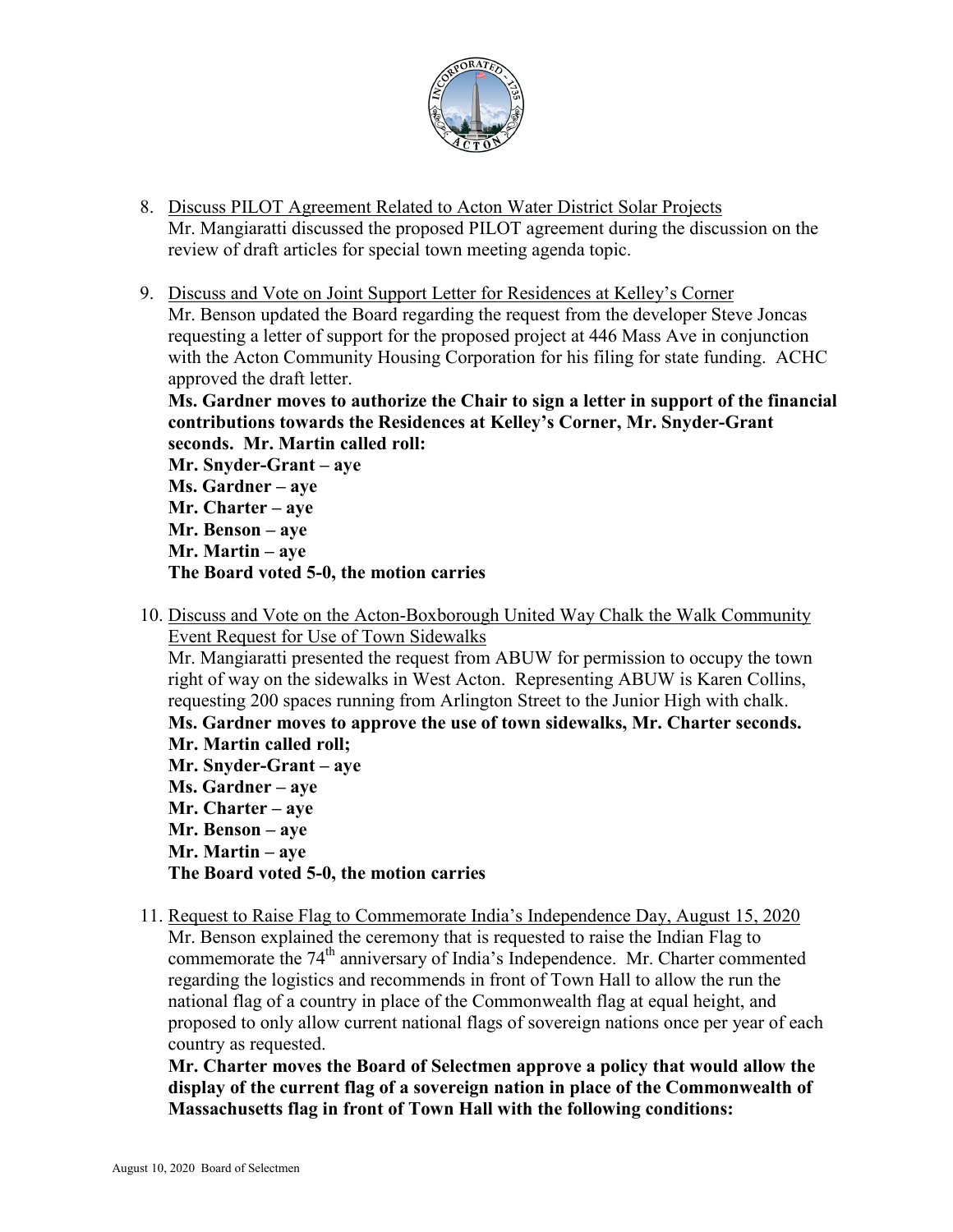

- **(1) The request must be made by an Acton resident and the flag must be provided by the person making the request**
- **(2) This nation gets permission once annually and the flag will be flown for no more than one day**
- **Ms. Gardner seconds. Mr. Martin called roll;**
- **Mr. Snyder-Grant – aye**
- **Ms. Gardner – aye**
- **Mr. Charter – aye**
- **Mr. Benson – aye**
- **Mr. Martin – aye**
- **The Board voted 5-0, the motion carries**
- 12. Vote to Sign Resolution of Support for House H.2849/Senate S.1940, An Act for Utility Transition to Using Renewable Energy [FUTURE]

Mr. Snyder-Grant commented to the Board regarding the Green Advisory Board's stand on the FUTURE Act and submitting a letter in support of the bill to the House and Senate. Mother's Out Front had brought this bill to the Green Advisory Board originally looking for support.

**Ms. Gardner moves to signing off the letter of support, Mr. Charter seconds. MR. Martin called roll;**

**Mr. Snyder-Grant – aye Ms. Gardner – aye Mr. Benson – aye Mr. Charter – aye Mr. Martin – aye The Board voted 5-0, the motion carries.**

13. Board to Accept Donation of Service Dog from Puppies Behind Bars

**Ms. Gardner moves to accept the Service Dog from Puppies Behind Bars, Mr. Martin seconds. Mr. Martin called roll; Mr. Snyder-Grant – aye Ms. Gardner – aye Mr. Benson – aye Mr. Charter – aye Mr. Martin – aye The Board voted 5-0, the motion carries.**

14. Board to Approve Outdoor Dining Application, Teamwork's d/b/a Overtime Bar and Grill, 30 Great Road **Ms. Gardner moves to approve the outdoor seating application for Teamworks d/b/a Overtime Bar and Grill, Mr. Benson seconds. Mr. Martin called roll: Mr. Snyder-Grant – aye Ms. Gardner – aye Mr. Benson – aye**